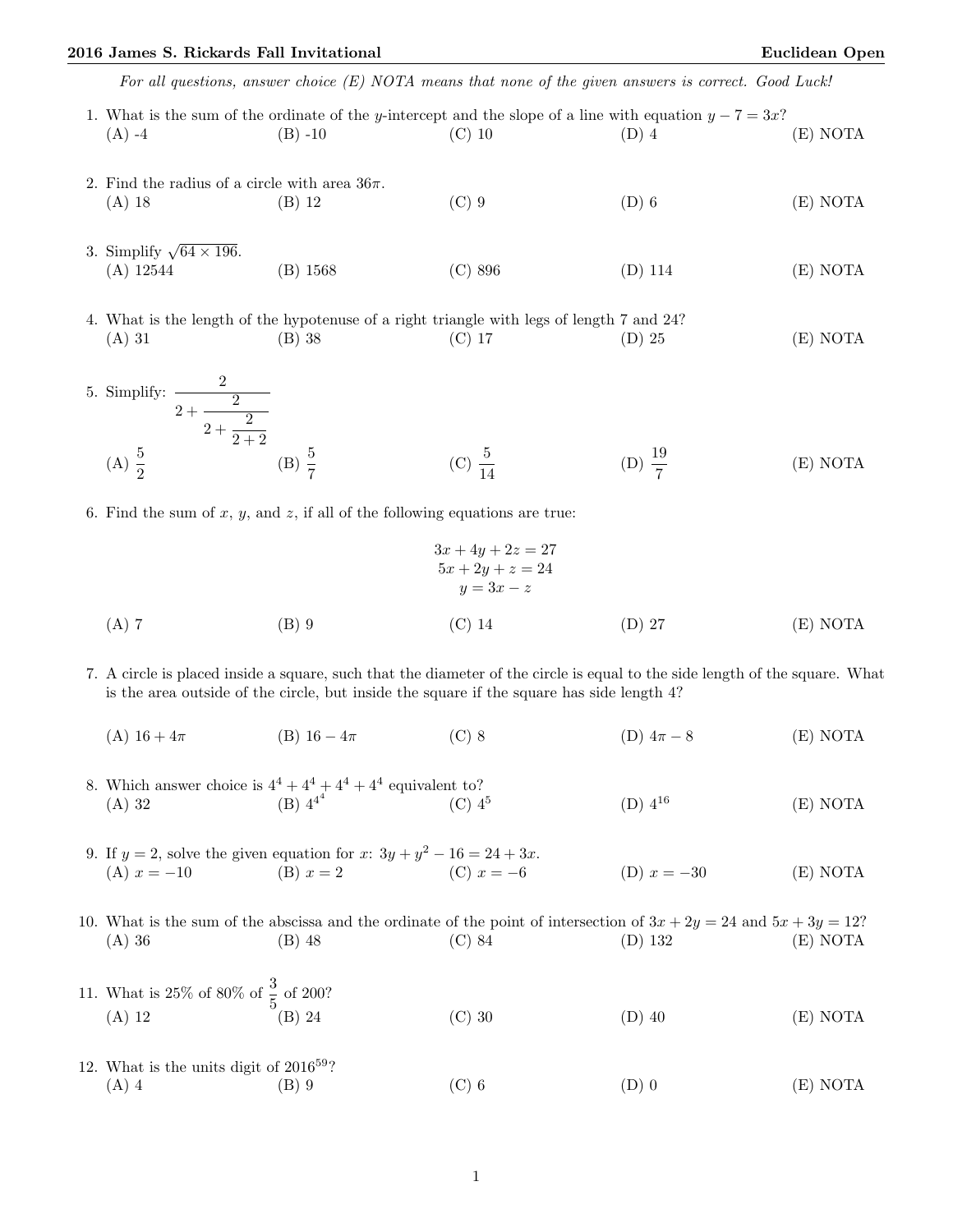| 2016 James S. Rickards Fall Invitational                                                                                   |                                                                                                                                                                                                                    |                                                       |                                                 | <b>Euclidean Open</b> |
|----------------------------------------------------------------------------------------------------------------------------|--------------------------------------------------------------------------------------------------------------------------------------------------------------------------------------------------------------------|-------------------------------------------------------|-------------------------------------------------|-----------------------|
| $(A)$ 9100                                                                                                                 | 13. Find the sum of all of the positive integers between 5 and 95, inclusive.<br>$(B)$ 4550                                                                                                                        | $(C)$ 2275                                            | $(D)$ 4500                                      | (E) NOTA              |
| (A) $x = \{-4, 4\}$                                                                                                        | 14. What are all of the solutions to the quadratic equation $x^2 - 8x + 16 = 0$ ?<br>(B) $x = \{-4\}$ (C) $x = \{4\}$                                                                                              |                                                       | (D) $x = \{-2, 4\}$                             | (E) NOTA              |
| $(A) -34$                                                                                                                  | 15. What is $(100-34)(99-34)(98-34)(3-34)(2-34)(1-34)$ ?<br>(B) $-1336336000$ (C) $-106120800$                                                                                                                     |                                                       | $(D) -171700$                                   | (E) NOTA              |
|                                                                                                                            | 16. Find the sum of the roots of $f(x) = x^2 + 3x - 4$ .<br>(A) $-3$ (B) 3                                                                                                                                         | $(C)$ 4                                               | $(D) -4$                                        | (E) NOTA              |
| (A) $-\frac{13}{47}$                                                                                                       | 17. Find the slope of the line perpendicular to $-13x + 47y = 159$ .<br>(B) $\frac{13}{47}$                                                                                                                        | (C) $-\frac{47}{13}$                                  | (D) $\frac{47}{13}$                             | (E) NOTA              |
| (A) 64                                                                                                                     | 18. A cube of side length 5 units is created using smaller $1 \times 1 \times 1$ (unit) cubes. The surface of the cube is painted<br>completely. How many unit cubes have none of their faces painted?<br>$(B)$ 99 | (C) 27                                                | $(D)$ 61                                        | (E) NOTA              |
| $(A)$ 0                                                                                                                    | 19. What is the slope of a line perpendicular to the horizontal axis of the Cartesian plane?<br>(B) $\frac{1}{2}$                                                                                                  | $(C)$ 1                                               | (D) Undefined                                   | (E) NOTA              |
| (A) 20100                                                                                                                  | 20. What is the sum of the first 200 non-negative integers?<br>$(B)$ 19900                                                                                                                                         | (C) 20000                                             | $(D)$ 19800                                     | (E) NOTA              |
| $(A) -2$                                                                                                                   | 21. Find the minimum of the function $f(x) = x^2 - 12x + 34$ .<br>$(B)$ 34                                                                                                                                         | $(C)$ 142                                             | $(D)$ 0                                         | (E) NOTA              |
| $(A)$ 4                                                                                                                    | 22. What is the distance between the points $(7, 12)$ and $(3, 4)$ on the Cartesian plane?<br>$(B)$ 8                                                                                                              | (C) $4\sqrt{5}$ (D) $8\sqrt{5}$                       |                                                 | (E) NOTA              |
| your answer in standard form.<br>(A) $3x + y = 20$                                                                         | 23. What is the equation of the perpendicular bisector of the line segment with endpoints $(8,4)$ and $(2,6)$ ? Express                                                                                            | (B) $3x - y = 10$ (C) $3x - y = 20$ (D) $3x + y = 10$ |                                                 | (E) NOTA              |
|                                                                                                                            | 24. X is jointly proportional to the square root of Y and the cube of Z. When X equals 5, and Y equals 2401, Z equals<br>3. What is X equal to when Y equals 36 and Z equals 2?                                    |                                                       |                                                 |                       |
| (A) $\frac{405}{196}$                                                                                                      | (B) $\frac{2205}{16}$                                                                                                                                                                                              | (C) $\frac{980}{81}$                                  | (D) $\frac{80}{441}$                            | (E) NOTA              |
| 25. What values of x satisfy $ x-3  \ge 12$ ?<br>(A) $x \le -9$ or $x \ge 15$ (B) $x \le -9$                               |                                                                                                                                                                                                                    | (C) $x \geq 15$                                       | (D) $-9 \le x \le 15$                           | (E) NOTA              |
| 26. Simplify $\frac{a^{-3} \cdot b^5 \cdot c^6 \cdot 3^6 \cdot 2^5}{c^{10} \cdot 3^8 \cdot a^9 \cdot 2^{-4} \cdot b^{-7}}$ |                                                                                                                                                                                                                    |                                                       |                                                 |                       |
| (A) $\frac{512 \cdot b^4}{9 \cdot a^6 \cdot c^4}$                                                                          | (B) $\frac{512}{9 \cdot a^6 \cdot b^2 \cdot c^4}$                                                                                                                                                                  | (C) $\frac{2 \cdot b^{12}}{9 \cdot a^{12} \cdot c^4}$ | (D) $\frac{2}{9 \cdot a^6 \cdot b^2 \cdot c^4}$ | (E) NOTA              |